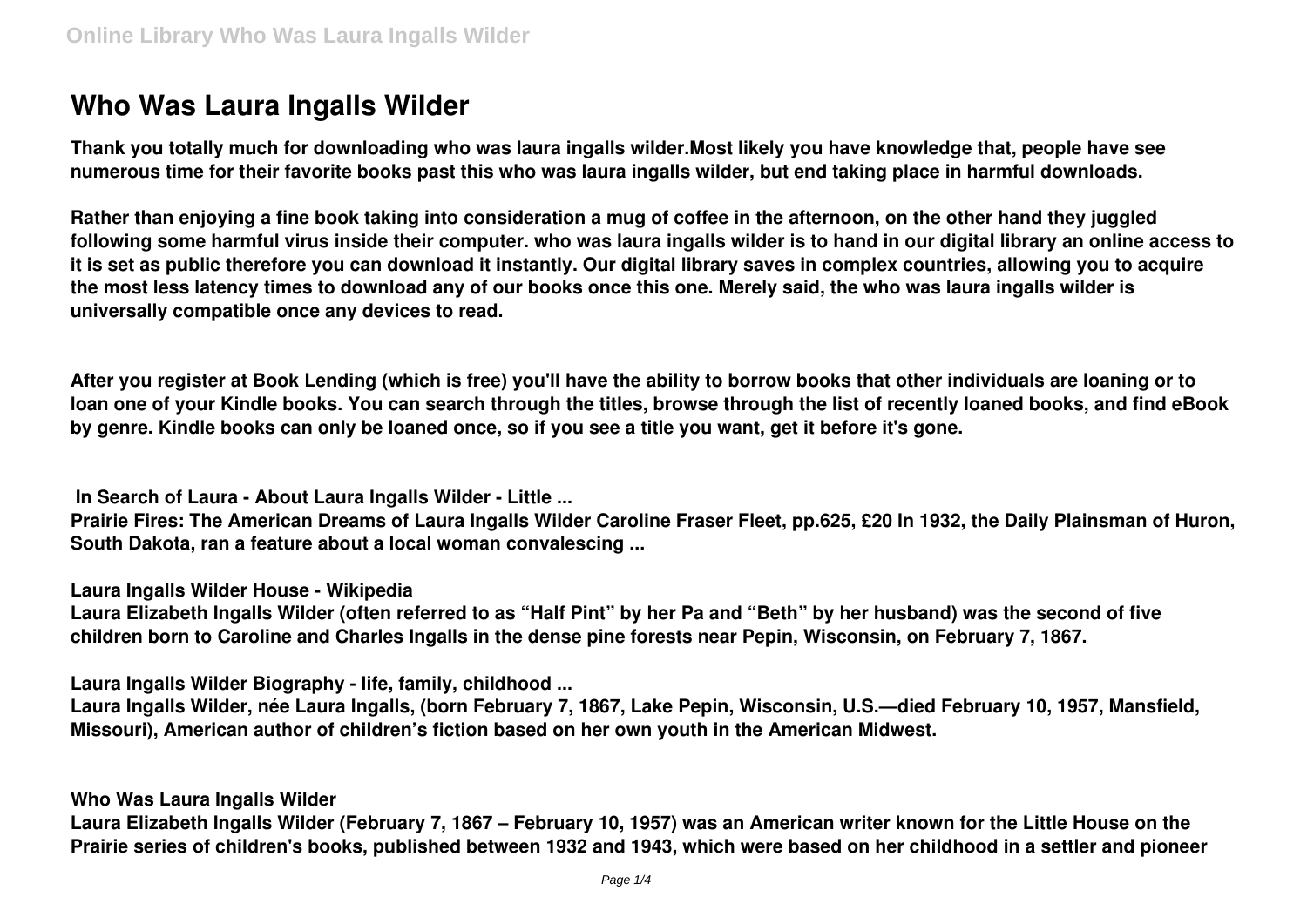**family.. During the 1970s and early 1980s, the television series Little House on the Prairie was loosely based on the Little House books ...**

**Laura Ingalls Wilder | Little House on the Prairie Wiki ...**

**The Laura Ingalls Wilder Museum features many items Laura and her family would have recognized and recalls the era in which she lived. Complete with gift shop, the museum is open 10 AM - 5 PM DAILY (including weekends & holidays) from May 1st thru the last Sunday in October, then closed for the winter.**

**Laura Ingalls Pepin, Wisconsin**

**The Masters Hotel is the only childhood home of Laura Ingalls Wilder that remains on its original site. It is registered on the National Register of Historical Places. Laura Ingalls Wilder Park & Museum. 3603 236th Ave Burr Oak Iowa 52101 (563) 735-5916 museum@lauraingallswilder.us.**

**5 Fun Facts About Laura Ingalls Wilder - Biography**

**Laura Ingalls Wilder Historic Home & Museum is self-supporting and not-for-profit and relies entirely on admissions, membership contributions and sales from the Rocky Ridge Bookstore. Non-members can also do their part to help preserve and restore Laura's Rocky Ridge Farm by making a donation of their choice through our on-line store.**

**Laura Ingalls Wilder - IMDb**

**Laura Ingalls Wilder was born Laura Elizabeth Ingalls on February 7, 1867, in Pepin, Wisconsin, the second of four children. She once described her father, Charles Philip Ingalls, as always jolly and sometimes reckless. Her mother, Caroline Lake Quiner, was educated, gentle, and proud, according to her daughter.**

**Welcome to The Masters Hotel Home of the ingalls family ... Laura's Living Prairie. Ingalls Homestead. De Smet, SD**

**Laura Ingalls Wilder Museum - Museum - Walnut Grove, MN**

**If you're a fan of the Laura Ingalls Wilder Little House books, then Rocky Ridge Farm here in Mansfield, Missouri is a destination that should be near and dear to your heart. Rocky Ridge Farm holds such profound significance on Laura's life.**

**Laura Ingalls Wilder Historic Home & Museum | "Where the ...**

**Laura Elizabeth Ingalls was born February 7, 1867, in a little log house in the Big Woods of Wisconsin.Laura's childhood was spent traveling west by covered wagon, through Indian Territory in Kansas, to Minnesota, and then to Dakota Territory, where she met and married Almanzo Wilder.**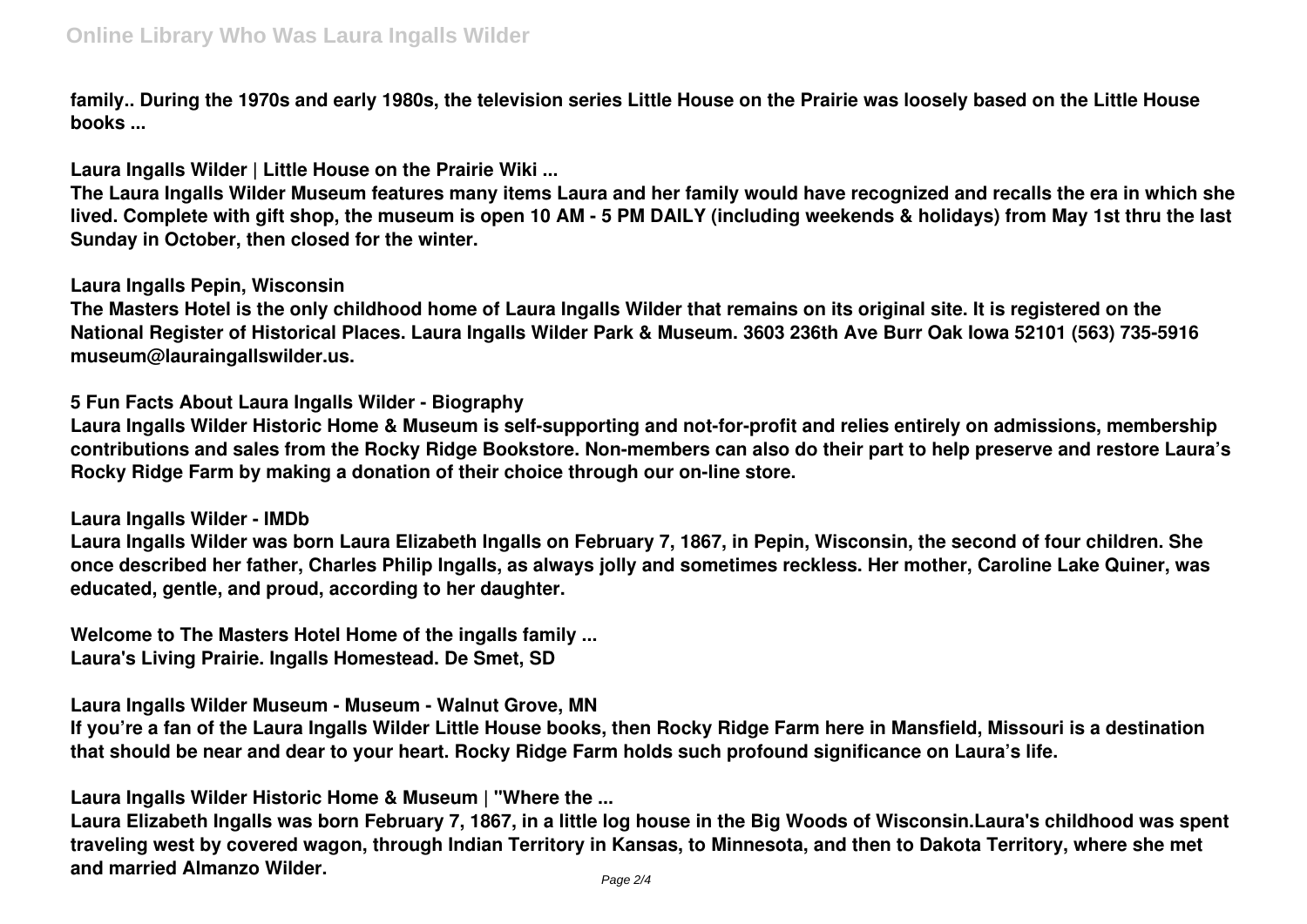### **Ingalls Homestead**

**Laura Ingalls Wilder was born in the Wisconsin woods in 1867. She wrote the Little House books based on her own experiences growing up on the Western frontier. Just like the characters in her stories, Laura and her family traveled by covered wagon across the Midwest and experienced many of the same adventures.**

**Laura Ingalls Wilder - Books, Award & Family - Biography**

**Laura Ingalls Wilder (1867–1957) Born Laura Elizabeth Ingalls in Wisconsin in 1867, she spent her childhood as a "pioneer girl, " settling in Wisconsin (twice), Missouri, Kansas, Minnesota, Iowa, and South Dakota by the time she was twelve years old.**

# **Laura Ingalls Wilder - Wikipedia**

**Laura Ingalls Wilder was born on February 7, 1867, near Pepin, Wisconsin. She was a teacher in South Dakota from 1882 to 1885, when she married Almanzo Wilder. In 1932, she published Little House in the Big Woods, the first of her well-known Little House series that eventually spawned the hit TV program Little House...**

**Laura Ingalls Wilder's little house of horrors on the ...**

**5 Fun Facts About Laura Ingalls Wilder Forty-one years ago today, the first episode of "Little House on the Prairie" aired on NBC, introducing television viewers to the Ingalls family and their ...**

**Laura Ingalls Wilder | Biography, Books, & Facts | Britannica**

**1. Laura Ingalls Wilder, Detroit Book Fair Speech, 1937, p. 2. Virginia Kirkus to Laura Ingalls Wilder, December 15, 1931, Box 13, Laura Ingalls Wilder Series,... 3. U.S. Department of Interior, Bureau of the Census, Ninth Census of the United States, 1870,... 4. Rose Wilder Lane, Introduction to ...**

# **Laura Ingalls Wilder, Frontier Girl**

**Enjoy learning the history of the Ingalls Family in Walnut Grove at the Laura Ingalls Wilder Museum and Gift Store.The museum's collections are housed in a series of interesting buildings, including an 1898 depot, a chapel, an onion-domed house, dugout display, little red schoolhouse, early settler home, and covered wagon display.**

**Laura's Life on Rocky Ridge Farm | Laura Ingalls Wilder ...**

**The Laura Ingalls Wilder House is a historic house museum at 3060 Highway A in Mansfield, Missouri. Also known as Rocky Ridge Farm, it was the home of author Laura Ingalls Wilder from 1896 until her death in 1957. The author of the Little House on the Prairie series, Wilder began writing the series while living there. The house, together with ...**